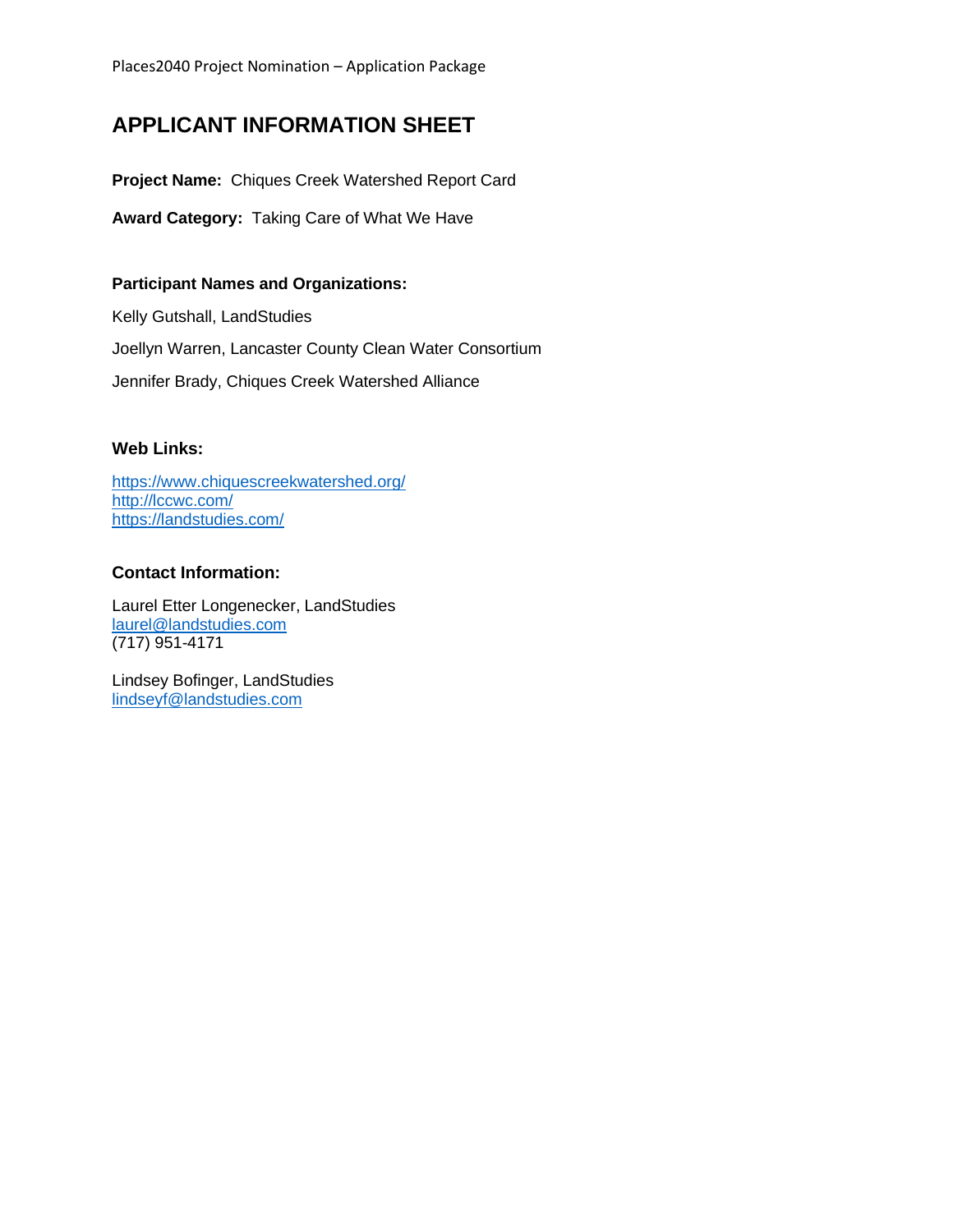# **PROJECT DESCRIPTION**

The Chiques Creek Watershed restoration effort serves as a model for strategic planning that engages multiple municipalities, stakeholders and agencies with a goal of quantifiable pollution reduction to meet Federal mandates. The Chiques Creek Watershed Report Card is the tool that was developed to use as a data-driven guide to achieve these goals. The Report Card streamlines decision-making processes, exposes regional, multi-beneficial opportunities, and sets the foundation for funding and implementing projects with tangible, quantifiable results. It consolidates all of the previous assessments and data collection into a visual format that will serve the community.

# **NARRATIVE**

#### *Planning Leadership Principles:*

The Report Card demonstrates an effective use of resources to advance several of the goals and objectives of places2040, including specifically 'Thinking Beyond Boundaries' and 'Taking Care of What We Have'. Almost 800 projects and restoration approaches have been identified through various studies, reports, etc. The Report Card approach was used to help analyze and prioritize over 800 previously identified projects in the Watershed Action Plan [Alternative Restoration Plan (ARP)] based on real data and the long-term goals of the watershed for identifying projects that will provide real and meaningful results. The Report Card consolidates all of the previous assessments and data collection into a visual format that will serve the community.

The Report Card is an innovative tool and approach for project prioritization and regional planning that builds upon previous studies and assessments in the watershed. The information compiled as part of the development of the Report Card tool ultimately provides a new data driven means of prioritizing funding and efforts to achieve quantifiable results based on long-term objectives centered around a healthy watershed. The Report Card provides a snapshot of current conditions in waterbodies along with simple measurable thresholds of indicators of optimal conditions. In turn, the Report Card is used as a quantified reference tool for the Watershed Action Plan and the prioritization of restoration approaches that identifies and implements projects that will move conditions to a more optimal state.

The Report Card uses best practices in data collection and analysis, site assessments, cost-estimates, pollutant load modeling, etc. that meet industry standards and are proven to be reliable and consistently achieve results. It was developed as a useful tool for decision-making that can be replicated in other watersheds in Lancaster County;

The Report Card is a regional and collaborative effort between several partners including the Lancaster County Clean Water Consortium, the Chiques Creek Watershed Alliance, LandStudies, Inc., TeamAg, the Water Science Institute, Susquehanna River Basin Commission, local municipalities and stakeholders, and policy-makers.

The development of the Report Card required effective communication in order to engage the variety of stakeholders from municipal managers / supervisors, regulatory agencies, farmers and landowners, etc. This was mostly done through in person Watershed Alliance meetings and home visits to landowners and farmers. This effective communication paved the way for meaningful civic engagement efforts and advocacy for promoting the new Report Card tool that is intended to get costeffective and quantifiable pollutant load reduction projects in the ground.